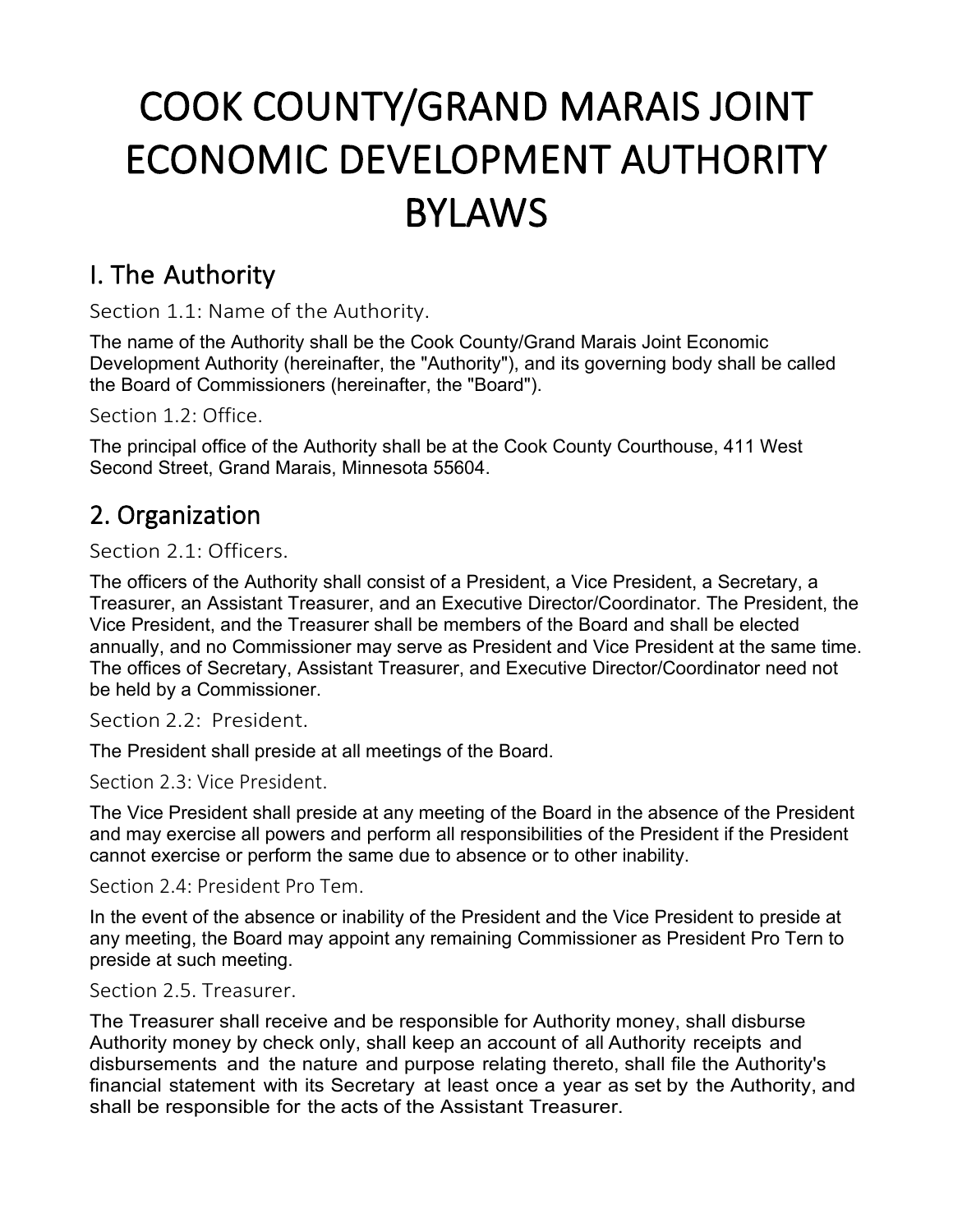### Section 2.6: Assistant Treasurer.

The Assistant Treasurer shall have all thepowers and duties of the Treasurer if the Treasurer is absent or disabled.

### Section 2.7: Secretary.

The Secretary shall keep minutes of all meetings of the Board and shall maintain all records of the Authority. The Secretary shall also have such additional duties and responsibilities as the Board may from time to time and by resolution prescribe.

#### Section 2.8: Executive Director.

The Executive Director shall be appointed by resolution and shall serve at the pleasure of the Board, shall be the chief appointed executive officer of the Authority, and shall have such additional responsibilities and authority as the Board may from time to time by resolution prescribe.

#### Section 2.9: Terms of Board of Commissioners.

The Authority was formed in September, 1988. At that time the Commissioners were appointed for initial terms of one, two, three, four, five or six years; expiring in the month of September in the appropriate year. Given that currently Cook County appoints members to commissions on the first Tuesday in January, that the Authority's annual meeting is in February and that Officers for the Authority, as detailed above, are elected in February, it is the wish of this Board of Commissioners to change the term appointment/expiration date from September of the respective year to January of the following year. The outgoing Board Member's last meeting will be December and the new Board Member's first meeting will be in January.

## 3. Procedures of Board of Commissioners

Section 3.1: Annual Meeting.

The annual meeting of the Board shall be held on the second Tuesday of the month of February in each year.

Section 3.2: Regular Meetings.

The Board shall hold regular meetings on the second Tuesday of each month, commencing at 4:00 o'clock p.m., C.T., or at such other time as the Board may determine.

Section 3.3: Special Meetings.

Special meetings of the Board may be called by the President or, in the event of the President's absence or inability, by the Vice President at any time, upon twenty-four hours prior notice to all Commissioners, officers and Executive Director/Coordinator. Upon the same notice, special meetings of the Board may also be called by any two Commissioners. The Secretary shall post notice of any special meeting in the principal office of the Authority no less than twenty-four hours prior to such special meeting.

#### Section 3.4: Quorum.

A quorum of the seven member Board shall consist of four Commissioners. In the absence of a quorum, no official action may be taken by, on behalf of, or in the name of the Board or the Authority.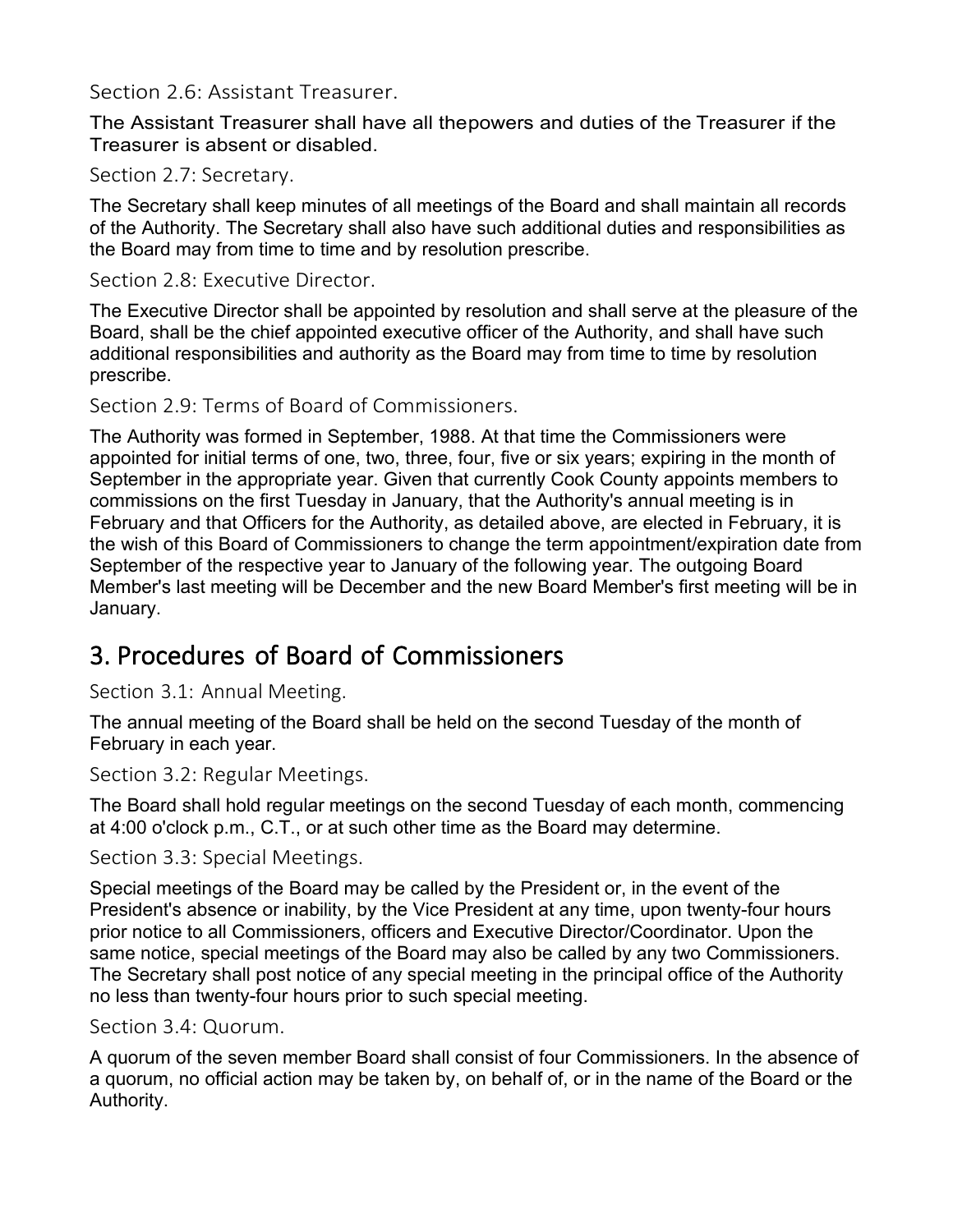Section 3.5: Adoption of Resolutions.

Resolutions of the Board shall be deemed adopted if approved by not less than a simple majority of all Commissioners present. Resolutions may but need not be read aloud prior to vote taken thereon and may but need not be executed after passage.

Section 3.6: Resignation of Commissioners.

If a Commissioner is absent for three consecutive meetings of the Board without prior notification to an officer of the Board of such absence, the third absence shall constitute the resignation of such Commissioner and a new Commissioner shall be appointed by the same body who appointed such Commissioner to complete the term of office of such Commissioner.

Section 3.7: Rules of Order.

The meetings of the Board shall be governed bythe most recent edition of Robert's Rules of Order.

## 4. Miscellaneous

Section 4.1: Fiscal Year.

The fiscal year of the Authority shall be the calendar year.

Section 4.2: Treasurer's and Executive Director's Bond.

The Treasurer and the Executive Director shall give bond to the State conditioned for the faithful discharge of official duties. The bond must be approved as to form and surety by the Authority and filed with the Secretary and must be for twice the amount of money likely to be on hand at any one time as determined at least annually by the Authority, provided, however, that said bond must not exceed \$300,000.

Section 4.3: Checks.

An Authority check must be signed by the Treasurer and one other official named by the Authority in a resolution. The check must state the name of the payee and the nature for which the check was issued.

Section 4.4: Financial Statement.

The Authority's detailed financial statement must show all receipts, disbursements, their nature, the amount on hand, the purposes to which the money on hand is to be applied, the Authority's credits and assets, and its outstanding liabilities in a form required for the Cook County's and the City of Grand Marais' financial statements. The Authority shall examine the statement, together with the Treasurer's vouchers. If the Authority finds that the statement and vouchers are correct, it shall approve them by resolution and enter the resolution in its records.

Section 4.5: Report to County/City.

The Authority shall annually make a report to the Cook County Board of Commissioner (the "County Board") and the Grand Marais City Council (the "City Council") giving a detailed account of its activities and of its receipts and expenditures of the preceding calendar year.